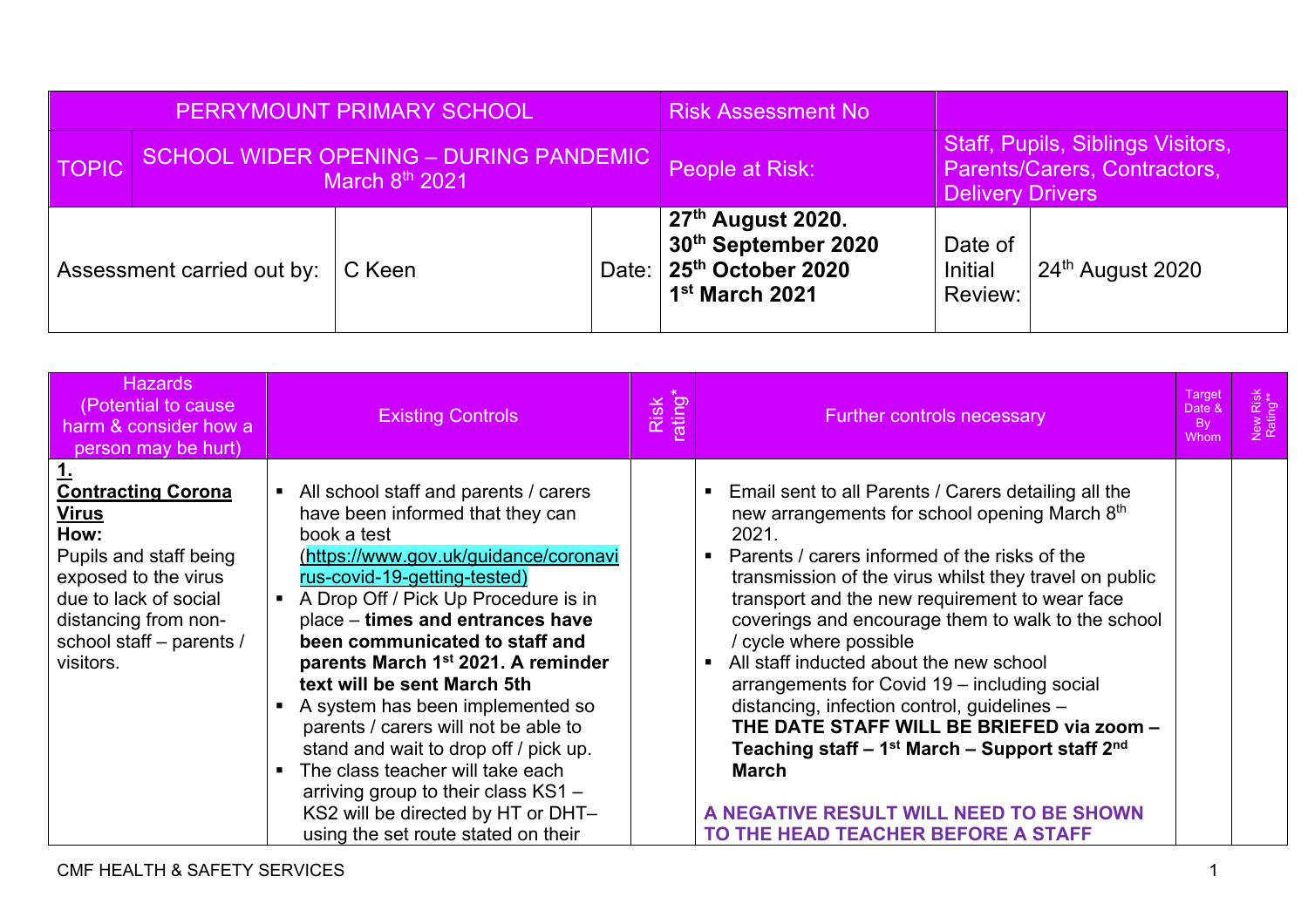| <b>Hazards</b><br>(Potential to cause)<br>harm & consider how a<br>person may be hurt)                                                                                                                                                                      | <b>Existing Controls</b>                                                                                                                                                                                                                                                                                                                                                                                                                                                                                                                                                                                                                                                                       | Risk<br>ating | <b>Further controls necessary</b>                                                                                                                                                                                                                                                                                                                                                                                                                                                                                                                                                                                                                                                                                                                              | Target<br>Date &<br><b>Bv</b><br>Whom | New Risk<br>Rating** |
|-------------------------------------------------------------------------------------------------------------------------------------------------------------------------------------------------------------------------------------------------------------|------------------------------------------------------------------------------------------------------------------------------------------------------------------------------------------------------------------------------------------------------------------------------------------------------------------------------------------------------------------------------------------------------------------------------------------------------------------------------------------------------------------------------------------------------------------------------------------------------------------------------------------------------------------------------------------------|---------------|----------------------------------------------------------------------------------------------------------------------------------------------------------------------------------------------------------------------------------------------------------------------------------------------------------------------------------------------------------------------------------------------------------------------------------------------------------------------------------------------------------------------------------------------------------------------------------------------------------------------------------------------------------------------------------------------------------------------------------------------------------------|---------------------------------------|----------------------|
|                                                                                                                                                                                                                                                             | Bubble Guidance displayed in the<br>classroom.<br>Latecomers will be escorted/directed<br>by playground staff<br>• Social distancing markers have been<br>placed on floors / areas where pupils /<br>staff / parents line up.<br>Posters are displayed where Parents /<br>Carers pick up and drop reminding<br>them that they should not come to the<br>school if they or members of the<br>household are displaying any<br>symptoms of the virus.<br>No visitors permitted to enter the<br>school without prior permission from<br>staff member or appointment<br>Reminder handbook regarding COVID<br>practices being given to staff via email<br>March 3rd and paper copy March 8th<br>2021 |               | <b>MEMBER OR PUPIL MAY RETURN TO SCHOOL</b><br><b>AFTER DISPLAYING SYMPTOMS BEFORE THE</b><br><b>SELF ISOLATION PERIOD OF 10 DAYS IS</b><br><b>COMPLETED.</b><br>Updated procedure for a Pupil that displays<br>$\blacksquare$<br>symptoms of the virus in place.<br>Reception area - parents wait outside no entry<br>without prior appointment.<br>$\blacksquare$<br>Risk assessment undertaken of the office and<br>Reception Area to ensure social distancing is<br>maintained from Staff and Visitors<br>Contact details obtained from all visitors to the<br>$\blacksquare$<br>school site to ensure Test, Track, Trace is effective<br>if a positive case is confirmed.<br>See "Bubble" RA<br>See Updated Social Distancing RA<br>See Updated Office RA |                                       |                      |
| <u>2.</u><br><b>Contracting Corona</b><br><b>Virus</b><br>How:<br>Staff being exposed to<br>the virus due to lack of<br>social distancing and<br>coming into contact with<br>the virus from<br>contractors / visitors<br>and delivery persons<br>(packages) | See Contractors Guidance - a<br>procedure is in place if a contractor<br>needs to attend site to carry out<br>essential works.<br>Packages can be left unopened for a<br>minimum of 24 hours and stored<br>office area. If opened straight away,<br>packaging must be binned and<br>hands washed straight away.<br>Staff have access to PPE to open the<br>packages and empty the contents if<br>required                                                                                                                                                                                                                                                                                      |               | Deliveries drivers not permitted to enter the school<br>$\blacksquare$<br>building and items should be dropped - on table by<br>entrance.<br>Cleaning regime in place of all common areas.<br>$\blacksquare$<br>Staff are permitted to order personal items to be<br>delivered to the school but these must be removed<br>from school premises as soon as possible.<br>Visitors guidance will be either sent or given on<br>$\blacksquare$<br>arrival to those who have booked to visit the school<br>to visit the school.<br>Visitors guidance issued by Reception staff to<br>$\blacksquare$<br>visitors that come to the school without an                                                                                                                  |                                       |                      |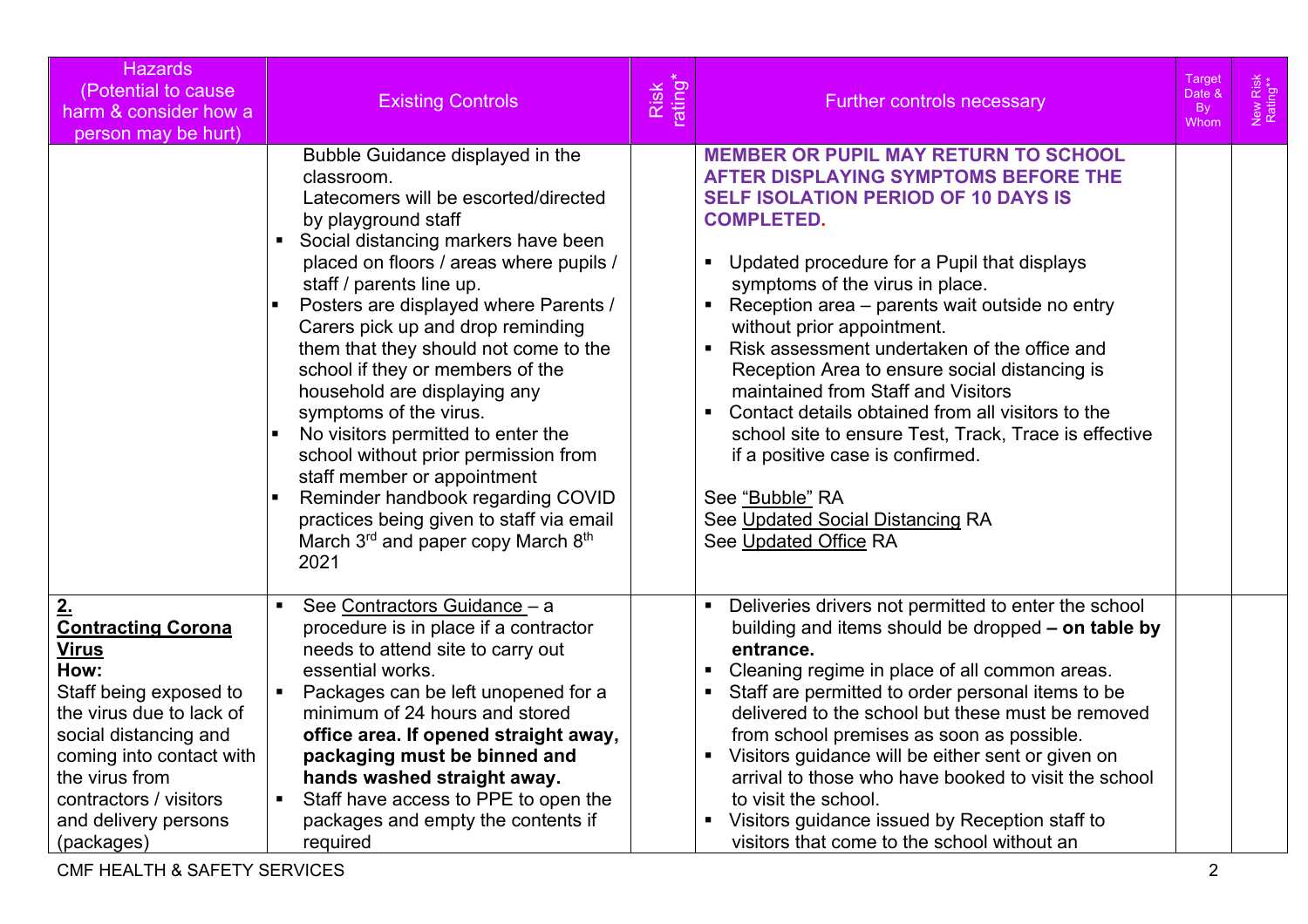| <b>Hazards</b><br>(Potential to cause<br>harm & consider how a<br>person may be hurt)                                                                                                                                                                                                                                                                                                      |                                  | <b>Existing Controls</b>                                                                                                                                                                                                                                                                                                                                                                                                                                                                                                                                                                                                                                                                                                                                                                                                                                                                                                                                                                                      | Risk<br>ating* | <b>Further controls necessary</b>                                                                                                                                                                                                                                                                                                                                                                                                                                                                                                                                                                                                                                                                                                                                                                                                                                                                                                                                                                                                                                                                                                                                                                                                                                                                       | Target<br>Date &<br><b>By</b><br>Whom | New Risk<br>Rating** |
|--------------------------------------------------------------------------------------------------------------------------------------------------------------------------------------------------------------------------------------------------------------------------------------------------------------------------------------------------------------------------------------------|----------------------------------|---------------------------------------------------------------------------------------------------------------------------------------------------------------------------------------------------------------------------------------------------------------------------------------------------------------------------------------------------------------------------------------------------------------------------------------------------------------------------------------------------------------------------------------------------------------------------------------------------------------------------------------------------------------------------------------------------------------------------------------------------------------------------------------------------------------------------------------------------------------------------------------------------------------------------------------------------------------------------------------------------------------|----------------|---------------------------------------------------------------------------------------------------------------------------------------------------------------------------------------------------------------------------------------------------------------------------------------------------------------------------------------------------------------------------------------------------------------------------------------------------------------------------------------------------------------------------------------------------------------------------------------------------------------------------------------------------------------------------------------------------------------------------------------------------------------------------------------------------------------------------------------------------------------------------------------------------------------------------------------------------------------------------------------------------------------------------------------------------------------------------------------------------------------------------------------------------------------------------------------------------------------------------------------------------------------------------------------------------------|---------------------------------------|----------------------|
|                                                                                                                                                                                                                                                                                                                                                                                            | $\blacksquare$                   | Sanitiser is available for all staff                                                                                                                                                                                                                                                                                                                                                                                                                                                                                                                                                                                                                                                                                                                                                                                                                                                                                                                                                                          |                | appointment.                                                                                                                                                                                                                                                                                                                                                                                                                                                                                                                                                                                                                                                                                                                                                                                                                                                                                                                                                                                                                                                                                                                                                                                                                                                                                            |                                       |                      |
|                                                                                                                                                                                                                                                                                                                                                                                            |                                  |                                                                                                                                                                                                                                                                                                                                                                                                                                                                                                                                                                                                                                                                                                                                                                                                                                                                                                                                                                                                               |                | See Updated Contractors RA<br><b>See Visitors Guidance</b><br>New "Bubbles" groups have been determined by the<br>$\blacksquare$                                                                                                                                                                                                                                                                                                                                                                                                                                                                                                                                                                                                                                                                                                                                                                                                                                                                                                                                                                                                                                                                                                                                                                        |                                       |                      |
| 3 <sub>1</sub><br><b>Contracting Corona</b><br><b>Virus</b><br>How:<br>Staff / Pupils (within the<br>"bubble" being exposed<br>to the virus due to lack<br>of social distancing from<br>children / adults and<br>coming into contact with<br>the virus after an<br>infected pupil / adult<br>has touched a surface<br>or displays symptoms of<br>the virus. Poor<br>respiratory practices. | $\blacksquare$<br>$\blacksquare$ | Staff to instruct pupils to wash their<br>hands regularly - upon arrival / after<br>play/ before and after lunch and when<br>coming in from PE.<br>Staff will supervise and assist pupils<br>washing their hands to ensure it is<br>effective.<br>Staff to ensure there are tissues<br>available for pupils and that they<br>dispose of them immediately in a bin<br>with a lid and wash their hands.<br>• School staff have access to<br>handwashing facilities and<br>antibacterial hand sanitiser.<br>Staff reminded of the importance to<br>maintain a robust hand washing /<br>sanitising regime.<br>Premises and classroom staff to<br>regularly clean and sanitise contact<br>points - particularly surfaces, door<br>handles, light switches etc and toilets<br>and update checklist.<br>Staff instructed not to face a pupil<br>when working with them $-$ to stand<br>above them where possible or to their<br>side.<br>Staff instructed to wash their hands<br>immediately after sharing resources |                | Head Teacher taking factors such as numbers / staff<br>available / resources / timetables / rota's / SEN<br>pupils etc.<br>New toilet cleaning regime implemented as guidance<br>$\blacksquare$<br>now changed to allow "bubble" groups to share<br>facilities. Between 11 and 12 and 1.30 to 2.30<br>each day<br>Premises staff to empty lidded bins within the<br>"bubbles" – between 11 and 12 and 1.30 to 2.30<br>each day<br>Updated procedure in place for any pupil displaying<br>symptoms of the virus - See Pupil with suspected<br>Corona Virus Procedure<br>KS2 Classrooms have their desks arranged to be<br>forward facing and excess furniture removed to free<br>up space, to enhance social distancing space.<br>Intervention group spaces will be where possible<br>used by pupils within the bubble only and staff<br>protected by screen.<br>The areas will be well ventilated, and sizes restricted<br>to ensure space to social distance.<br>Resources within the "bubble" will be cleaned and<br>sanitised frequently.<br>All equipment shared with other "bubbles" such as<br>science / art / sports will be cleaned and sanitised<br>after use or rotated and left unused (and out of<br>reach) for a period of 72 hours.<br>Any resources / books taken home by pupils will be |                                       |                      |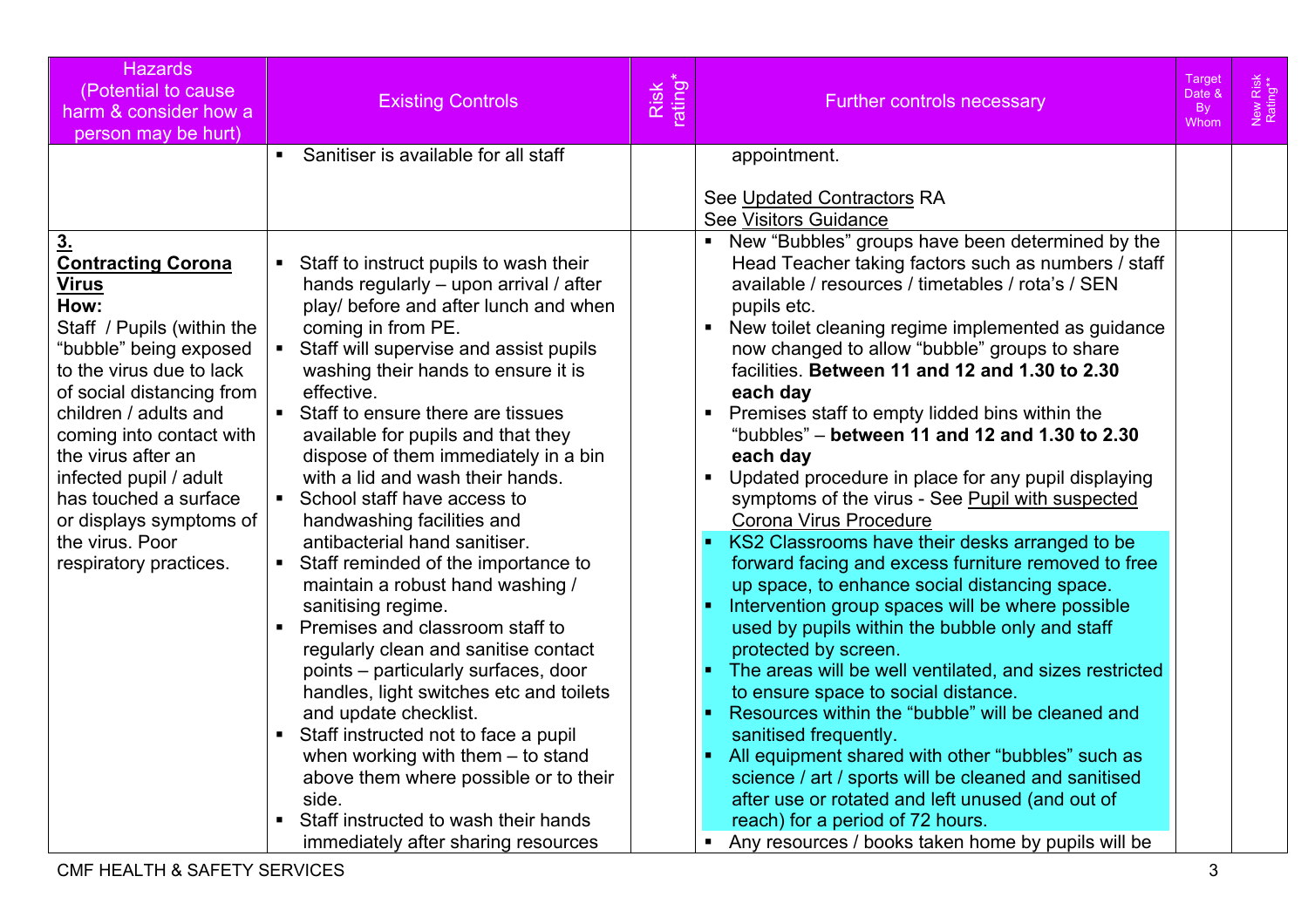| <b>Hazards</b><br>(Potential to cause<br>harm & consider how a<br>person may be hurt)                                                                                                                                                                             | <b>Existing Controls</b>                                                                                                                                                                                                                                      | Risk<br>rating* | <b>Further controls necessary</b>                                                                                                                                                                                                                                                                                                                                                                                                                                                                                                                                                                                                                                                                                                                                                                                                                                                                  | Target<br>Date &<br>By<br>Whom | New Risk<br>Rating** |
|-------------------------------------------------------------------------------------------------------------------------------------------------------------------------------------------------------------------------------------------------------------------|---------------------------------------------------------------------------------------------------------------------------------------------------------------------------------------------------------------------------------------------------------------|-----------------|----------------------------------------------------------------------------------------------------------------------------------------------------------------------------------------------------------------------------------------------------------------------------------------------------------------------------------------------------------------------------------------------------------------------------------------------------------------------------------------------------------------------------------------------------------------------------------------------------------------------------------------------------------------------------------------------------------------------------------------------------------------------------------------------------------------------------------------------------------------------------------------------------|--------------------------------|----------------------|
|                                                                                                                                                                                                                                                                   | with pupils.<br>Pupils encouraged by staff not to<br>touch their faces by school staff and<br>organise awareness sessions (age<br>appropriate)<br>• All soft furnishings and soft toys<br>removed from the classroom as they<br>cannot be suitably sanitised. |                 | either cleaned and sanitised or stored (and out of<br>reach) for 72 hours on return.<br>Book changing day for KS2 will be a Thursday and<br>those books will be left until Monday before being<br>put back into school stock. Reading journals will be<br>completed in school. KS1 and EYFS may implement<br>a book changing rota.<br>Pupils to bring in their own water bottles and refill<br>$\blacksquare$<br>them from classroom tap.<br>From Year 1 Children will be issued with their own<br>$\blacksquare$<br>stationery packs.<br>There will be no singing unless the children can be<br>$\blacksquare$<br>outside or in the hall. The music room cannot be<br>used for more than 2 children and a teacher. There<br>will be no individual lessons the earliest will be<br>summer term.<br>EYFS resources washed regularly in a sterilising<br>$\blacksquare$<br>solution and left to dry. |                                |                      |
| 4.<br><b>Contracting Corona</b><br><b>Virus</b><br>How:<br>Children being exposed<br>to the virus due to lack<br>of social distancing from<br>other children / staff<br>(OUTSIDE THEIR<br>BUBBLE) or touching a<br>surface/resource where<br>the virus is present | Staggered breaks and lunch time rota<br>in place.<br>Drop off / pick up procedure in place.<br>• Outside play / lessons planned where<br>possible - see rota.<br>• Staff to only allow one child at a time<br>to go to the toilet.                            |                 | Premises staff to increase the cleaning regime -<br>particularly surfaces, door handles and toilets / taps<br>as guidance now allows "bubbles" to share toilets -<br>see "Bubble" checklist.<br>Premises Manager to ensure there are adequate<br>numbers of cleaning staff available during the school<br>day to complete the enhanced regime.<br>Updated procedure for a Pupil that displays<br>$\blacksquare$<br>symptoms of the virus in place.<br>Pupils attending breakfast and after school clubs will<br>be kept in their class / year group bubbles where<br>possible -see separate risk assessment<br>All resources shared with "bubbles" are cleaned at<br>the end of the session or taken out of use for a                                                                                                                                                                              |                                |                      |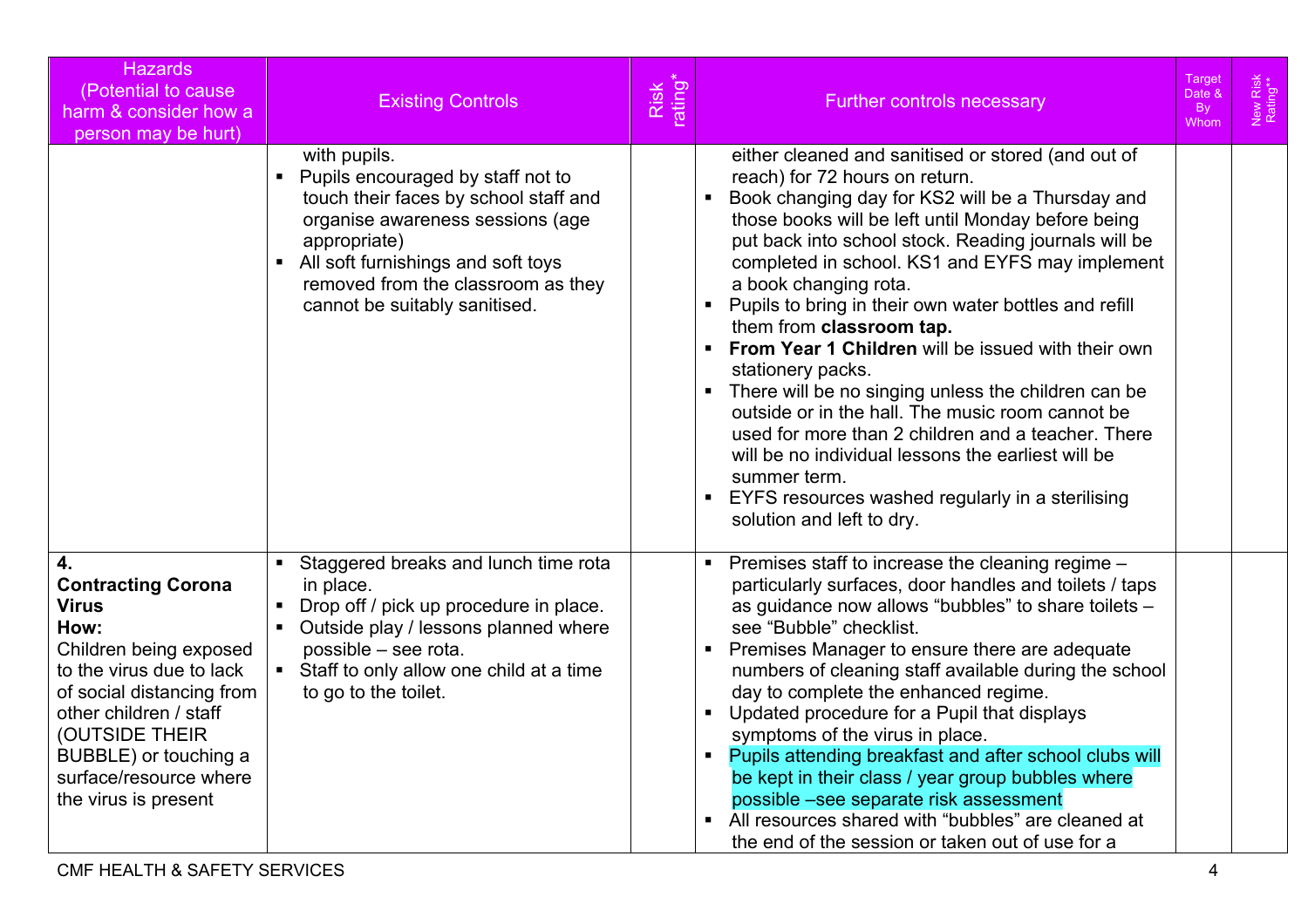| Hazards<br>(Potential to cause<br>harm & consider how a<br>person may be hurt) | <b>Existing Controls</b>                                                                                  | Risk<br>rating* | <b>Further controls necessary</b>                                                                                                                                                                                                                                                                                                                                                                                                                                                                                                                                                                                                                                                                                                                                                                                                                                                                                                                                                                                                                                                                                                                                                                                                                                                                                                                                                                                                                                                                                                                                              | Target<br>Date &<br><b>By</b><br>Whom | New Risk<br>Rating** |
|--------------------------------------------------------------------------------|-----------------------------------------------------------------------------------------------------------|-----------------|--------------------------------------------------------------------------------------------------------------------------------------------------------------------------------------------------------------------------------------------------------------------------------------------------------------------------------------------------------------------------------------------------------------------------------------------------------------------------------------------------------------------------------------------------------------------------------------------------------------------------------------------------------------------------------------------------------------------------------------------------------------------------------------------------------------------------------------------------------------------------------------------------------------------------------------------------------------------------------------------------------------------------------------------------------------------------------------------------------------------------------------------------------------------------------------------------------------------------------------------------------------------------------------------------------------------------------------------------------------------------------------------------------------------------------------------------------------------------------------------------------------------------------------------------------------------------------|---------------------------------------|----------------------|
|                                                                                |                                                                                                           |                 | minimum of 72 hours.<br>If Intervention group spaces are used by different<br>$\blacksquare$<br>bubbles - they will be sanitised between use.<br>Resources must be stored for 72 hours.<br>The group intervention spaces will be well ventilated,<br>$\blacksquare$<br>and sizes restricted to ensure space to social<br>distance.<br>Staff moving between "bubbles" to have their own<br>$\blacksquare$<br>sets of pens etc.<br>Whole school assemblies cancelled except on zoom.<br>$\blacksquare$<br>3 assemblies a week with two classes at a time will<br>occur.<br>A list will be maintained by breakfast and peartree<br>$\blacksquare$<br>staff - that will detail any pupils leaving or joining<br>other "bubbles" during the school day (breakfast /<br>afterschool / music /<br>Route(s) to the class has been implemented to<br>$\blacksquare$<br>reduce the risk of bubble groups coming into contact<br>with each other. To use the outside route for KS2 as<br>far as possible.<br>Head Teacher / SLT to organise the new "Bubble"<br>$\blacksquare$<br>groups (Sept 20 and March 2021) to try and ensure<br>the school staff and pupils are consistent within the<br>bubbles and not change where possible.<br>New rota's in place for staggered breaks / lunch and<br>$\blacksquare$<br>outside play - Sept 20 and March 2021<br>Staff reminded during induction session that if they<br>$\blacksquare$<br>have to move between groups / bubbles they should<br>maintain an appropriate distance from pupils and<br>other staff and ensure good hand hygiene. |                                       |                      |
| 5.<br><b>Contracting Corona</b><br><b>Virus</b>                                | Two staff rooms available and rota in<br>$\blacksquare$<br>place.<br>• Signage displayed in the staffroom |                 | Staff issued with guidance about travelling on public<br>$\blacksquare$<br>transport and the requirement for face coverings and<br>masks.                                                                                                                                                                                                                                                                                                                                                                                                                                                                                                                                                                                                                                                                                                                                                                                                                                                                                                                                                                                                                                                                                                                                                                                                                                                                                                                                                                                                                                      |                                       |                      |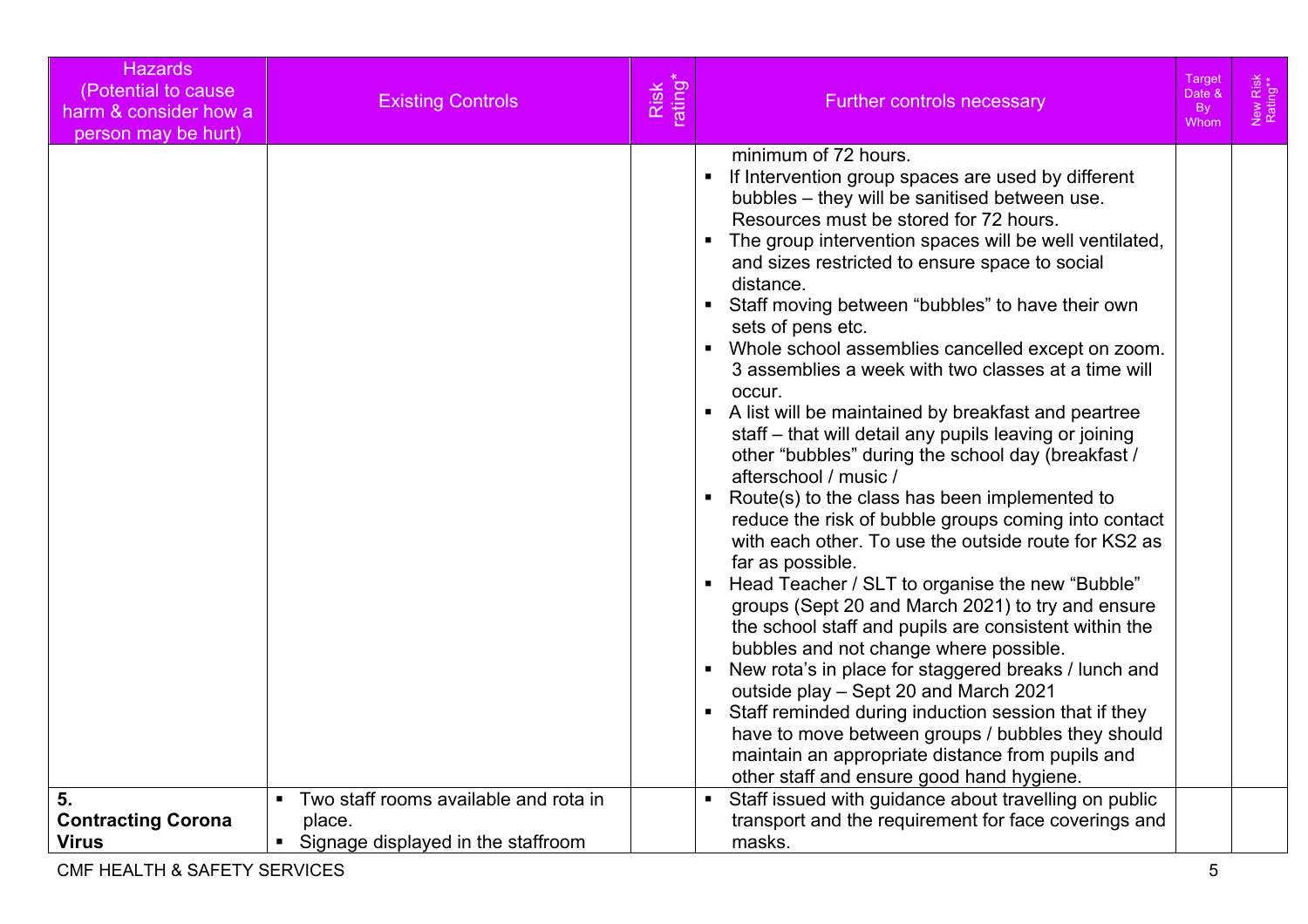| <b>Hazards</b><br>(Potential to cause<br>harm & consider how a<br>person may be hurt)                                                                                                                                                                                                                                                                                                                                                                                                                                                                | <b>Existing Controls</b>                                                                                                                                                                                                                                                                                                                                                                                                                                                                                                                                                                                                                                                                                                                                                                                             | rating*<br>Risk | <b>Further controls necessary</b>                                                                                                                                                                                                                                                                                                                                                                                                                                                                                                                                                                                                                                                                                                                                                                                                                                                                                                                                                                                                                                                                                                                                                                | <u>Target</u><br>Date &<br><b>By</b><br>Whom | Risk<br>ng**<br>Vew<br>Rati |
|------------------------------------------------------------------------------------------------------------------------------------------------------------------------------------------------------------------------------------------------------------------------------------------------------------------------------------------------------------------------------------------------------------------------------------------------------------------------------------------------------------------------------------------------------|----------------------------------------------------------------------------------------------------------------------------------------------------------------------------------------------------------------------------------------------------------------------------------------------------------------------------------------------------------------------------------------------------------------------------------------------------------------------------------------------------------------------------------------------------------------------------------------------------------------------------------------------------------------------------------------------------------------------------------------------------------------------------------------------------------------------|-----------------|--------------------------------------------------------------------------------------------------------------------------------------------------------------------------------------------------------------------------------------------------------------------------------------------------------------------------------------------------------------------------------------------------------------------------------------------------------------------------------------------------------------------------------------------------------------------------------------------------------------------------------------------------------------------------------------------------------------------------------------------------------------------------------------------------------------------------------------------------------------------------------------------------------------------------------------------------------------------------------------------------------------------------------------------------------------------------------------------------------------------------------------------------------------------------------------------------|----------------------------------------------|-----------------------------|
| How:<br>Staff contracting the<br>virus due to lack of<br>social distancing on the<br>way to work and in<br>work.<br>Coming into contact<br>with the virus on<br>contaminated surfaces<br>and equipment.<br>6.<br><b>Contracting Corona</b><br><b>Virus</b><br>How:<br>Staff / Pupils / Visitors /<br>Contractors coming into<br>contact with the virus<br>from touching an<br>infected surface / area /<br>equipment.<br>Inadequate numbers of<br>cleaning staff available.<br>Inadequate cleaning<br>supplies available for<br>classrooms and areas | reminding staff to sanitise all contact<br>areas after use.<br>• Cleaning and sanitising chemicals<br>available for use.<br>• Staff reminded regularly to ensure<br>social distancing particularly in the<br>staff room, toilets and breaktimes.<br>Staff reminded regularly through<br>signage and emails, to ensure they<br>maintain strict handwashing regimes.<br>Cleaning checklist in place for all<br>common areas in the school<br>Premises staff to ensure adequate<br>supplies of tissues and paper towels<br>are available during the school day for<br>toilets / classrooms/ areas<br>• Full clean undertaken by School<br>Cleaners - EVERY EVENING tables<br>floors and all contact areas to be<br>washed<br>• Hand washing and sanitising stations<br>available around the school and at<br>Reception. |                 | Consideration given to a staggered entry into the<br>school in the mornings.<br>Staff should consider removing clothing on their<br>$\blacksquare$<br>return home and shower.<br>Staff to wash or sanitise hands after touching<br>resources that have been used by pupils in their<br>"bubble"<br>Staff to ensure they do not mix with staff from other<br>$\blacksquare$<br>"bubbles" unless agreed by HT<br>Staff provided with PPE if they are unable to socially<br>distance.<br>Staff to have their own stationery (pens etc)<br>Premises Manager to ensure there are adequate<br>$\blacksquare$<br>staff available to increase the cleaning regimes<br>New toilet cleaning regime implemented as "bubble"<br>$\blacksquare$<br>groups allowed to share toilets.<br>The main reception desk and Sign in Equipment is<br>$\blacksquare$<br>cleaned and sanitised regularly by staff.<br>Office assessment in place which covers deliveries.<br>$\blacksquare$<br>Cleaning / sanitising regime in place for lunchtimes -<br>tables, stools, contact points, chairs, cutlery trays<br>etc.<br>Visitors / contractors guidance issued prior to any<br>$\blacksquare$<br>person coming on site. |                                              |                             |
| around the school.<br><u>7.</u><br><b>Lunchtimes</b><br>How:<br>Risk of exposure to the                                                                                                                                                                                                                                                                                                                                                                                                                                                              | Staggered lunch time rota in place for<br>dining hall and lunchtime play.<br>Supervising lunchtime staff to ensure<br>pupils do not share drinking / eating                                                                                                                                                                                                                                                                                                                                                                                                                                                                                                                                                                                                                                                          |                 | One-way system introduced to allow pupils to enter<br>and leave the dining hall without coming into contact<br>with persons from another "bubble".<br>Packed lunch and school dinner pupils sit together in                                                                                                                                                                                                                                                                                                                                                                                                                                                                                                                                                                                                                                                                                                                                                                                                                                                                                                                                                                                      |                                              |                             |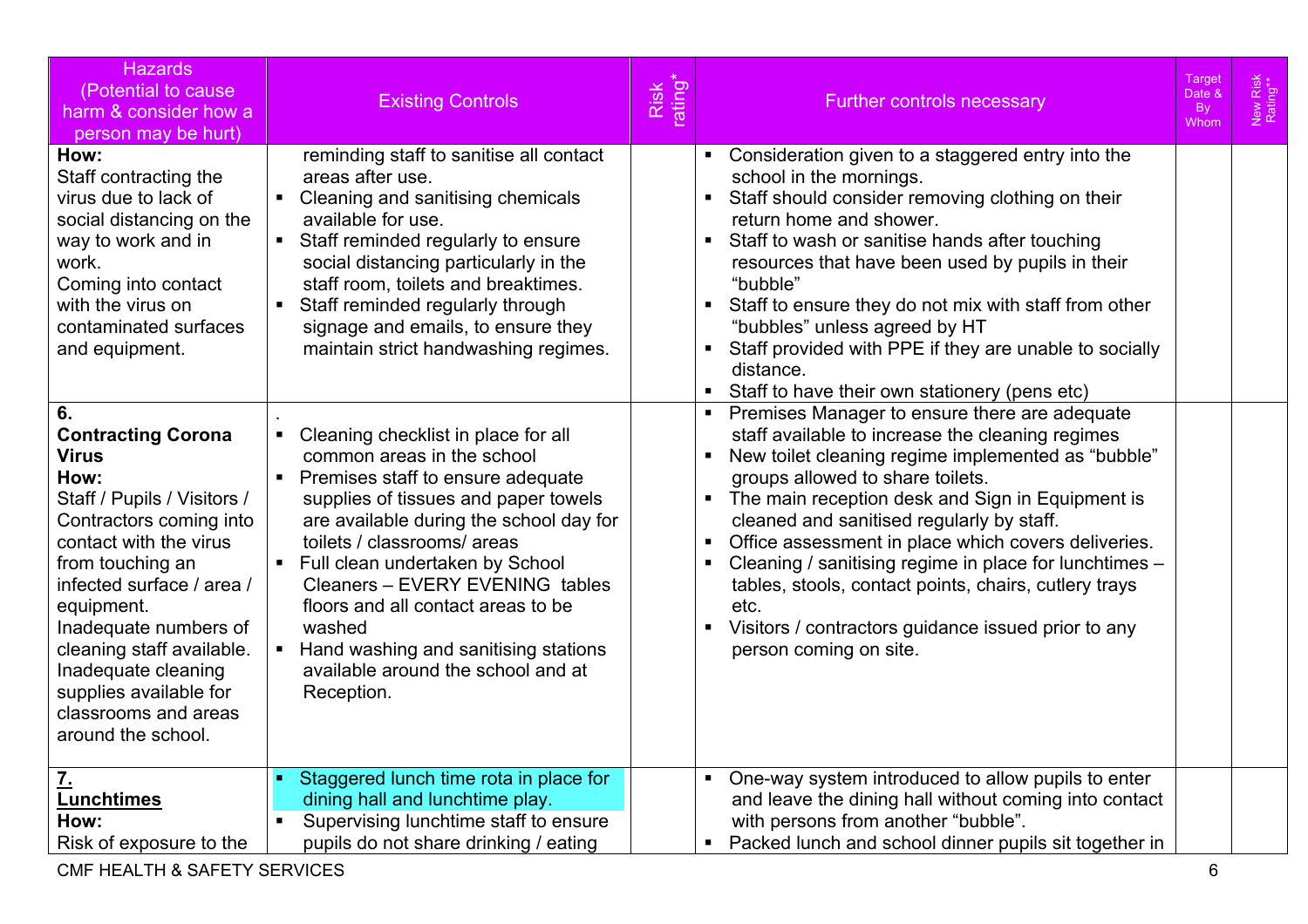| <b>Hazards</b><br>(Potential to cause<br>harm & consider how a<br>person may be hurt)                                                                                                                                                                              | <b>Existing Controls</b>                                                                                                                                                                                    | Risk<br>rating* | <b>Target</b><br>New Risk<br>Rating**<br>Date &<br><b>Further controls necessary</b><br>By<br>Whom                                                                                                                                                                                                                                                                                                                                                                                                                                                                                                                                                                                                                                                                                                                     |  |
|--------------------------------------------------------------------------------------------------------------------------------------------------------------------------------------------------------------------------------------------------------------------|-------------------------------------------------------------------------------------------------------------------------------------------------------------------------------------------------------------|-----------------|------------------------------------------------------------------------------------------------------------------------------------------------------------------------------------------------------------------------------------------------------------------------------------------------------------------------------------------------------------------------------------------------------------------------------------------------------------------------------------------------------------------------------------------------------------------------------------------------------------------------------------------------------------------------------------------------------------------------------------------------------------------------------------------------------------------------|--|
| virus from pupils coming<br>into contact with pupils<br>staff from other<br>"bubbles" and touching<br>equipment that may<br>have been<br>contaminated.                                                                                                             | utensils or food.<br>Parents/ Carers instructed to provide<br>$\mathbf{H}^{\text{eff}}$<br>individual drinking bottles for their<br>child.<br>×.                                                            |                 | their class "bubble"<br>Head Teacher to arrange that designated staff from<br>$\blacksquare$<br>the class "bubble" supervise their pupils during their<br>lunch break.<br>Staff to organise the dining hall tables and<br>$\blacksquare$<br>chairs/stools to ensure children from different<br>"bubbles "are kept apart.<br>Staff to clean and sanitise the tables, stools, chairs<br>$\blacksquare$<br>and contact points after each "bubble".<br>Plates and cutlery will be given to pupils by cook.<br>$\blacksquare$<br>No salad bar<br>Open bins available in the dining hall for pupils to<br>dispose of any food / equipment easily.<br>SEN - Pupils with a special needs and require<br>assistance at mealtimes - this must be documented<br>in their individual risk assessment - staff have<br>access to PPE |  |
| 8.<br><b>Waste</b><br>How:<br>No waste procedure in<br>place. Staff not aware of<br>procedure to dispose of<br>contaminated waste<br>after a confirmed case<br>of the virus.<br>No identified storage<br>area for contaminated<br>waste.<br>No PPE available<br>9. | School Waste Procedure in place.<br>$\blacksquare$<br>Collection of waste from classrooms /<br>areas timetable in place.<br>• PPE available for all staff<br>Hand Driers in children's toilets to not<br>п. |                 | All Premises staff aware of the procedure to deal<br>$\blacksquare$<br>with the waste generated after cleaning an area<br>where a person / pupil has used - that has tested<br>positive for the virus.<br>Rubbish bin with lid and black bag has been<br>identified as the area (which should be not<br>accessible) to store potentially contaminated waste<br>until a confirmation of the test.<br>Lidded bins available in all classrooms<br>Non-essential equipment / furniture removed from                                                                                                                                                                                                                                                                                                                        |  |
| <b>Equipment</b><br>How:                                                                                                                                                                                                                                           | be used.<br>Bins – replaced with lidded bins.                                                                                                                                                               |                 | the classrooms / corridors to free up space - to<br>maximise social distancing.                                                                                                                                                                                                                                                                                                                                                                                                                                                                                                                                                                                                                                                                                                                                        |  |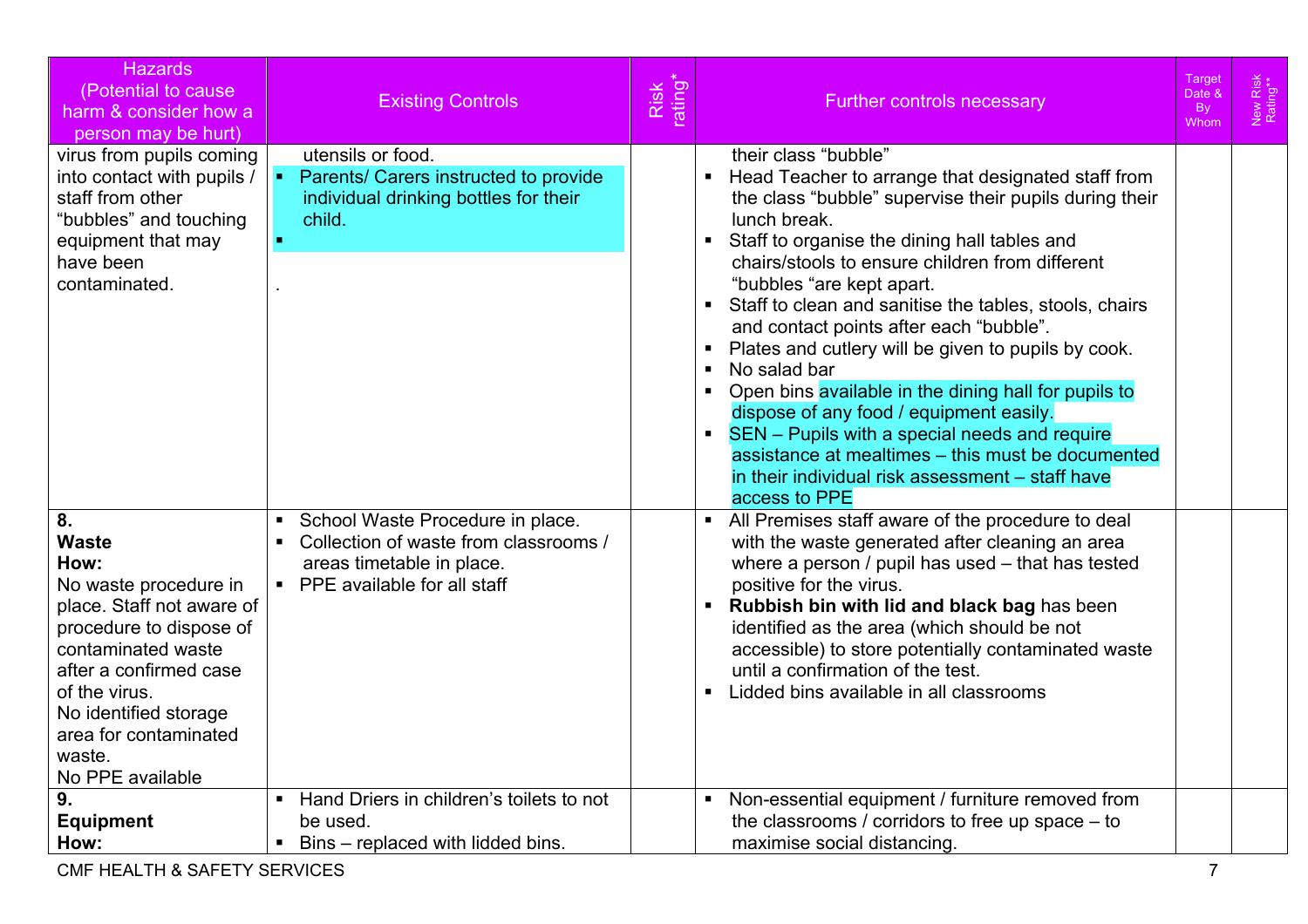| <b>Hazards</b><br>(Potential to cause)<br>harm & consider how a<br>person may be hurt)                                                                                                                                             | <b>Existing Controls</b>                                                                               | Risk<br>rating* | Target<br>Date &<br><b>Further controls necessary</b><br><b>By</b><br>Whom                                                                                                                                                                                                                                                                                                                                                                                                                                                                                                                                            | Risk<br>ng**<br><b>Vew</b><br>Rati |
|------------------------------------------------------------------------------------------------------------------------------------------------------------------------------------------------------------------------------------|--------------------------------------------------------------------------------------------------------|-----------------|-----------------------------------------------------------------------------------------------------------------------------------------------------------------------------------------------------------------------------------------------------------------------------------------------------------------------------------------------------------------------------------------------------------------------------------------------------------------------------------------------------------------------------------------------------------------------------------------------------------------------|------------------------------------|
| Existing school<br>equipment causing an<br>increase to the risk of<br>exposure and<br>transmission of the<br>virus.                                                                                                                | ■ Water fountains disconnected                                                                         |                 | New hand washing sanitising stations installed in<br>year 5 and 6 - soap for all other classes                                                                                                                                                                                                                                                                                                                                                                                                                                                                                                                        |                                    |
| 10 <sub>1</sub><br><b>School Trips</b><br>How:<br>Staff and pupils<br>exposed to the virus<br>whilst off the school<br>site. School unable to<br>control the risks of the<br>virus.                                                | • No school trips are currently planned                                                                |                 | Local outdoor trips may be considered to a local park<br>$\blacksquare$<br>or green space once a risk assessment has been<br>undertaken                                                                                                                                                                                                                                                                                                                                                                                                                                                                               |                                    |
| 11.<br><b>Communication</b><br>How:<br>Parents / carers not<br>aware of any new<br>advice from the<br><b>Government or School</b><br>regarding the virus.<br>Parents / carers not<br>aware of any reported<br>cases in the school. | School to inform parents / carers about<br>the measures that they are taking and<br>how they can help. |                 | School Leadership Team fully aware of the NHS<br>$\blacksquare$<br>"Test, Track & Trace" process.<br>$\blacksquare$<br>System in place to obtain contact details for all those<br>entering our site.<br>Letter / email sent to all Parents / Carers detailing all<br>$\blacksquare$<br>the new arrangements for school opening March<br>2021<br>School will update parents / carers regularly on any<br>$\blacksquare$<br>new advice / guidance from Lewisham / PHE /<br>Government.<br>School procedure in place to update parents / carers<br>$\blacksquare$<br>of any persons (within the school setting) that has |                                    |
| School staff not aware<br>of new government /<br>school guidance<br>documents and<br>arrangements.                                                                                                                                 |                                                                                                        |                 | had a positive test for the virus confirmed.<br>Template letter developed to send to Parents /<br>Carers when a positive test result has been<br>confirmed for a person within the school.<br>All school staff inducted about the new<br>arrangements / risk assessments / procedures at                                                                                                                                                                                                                                                                                                                              |                                    |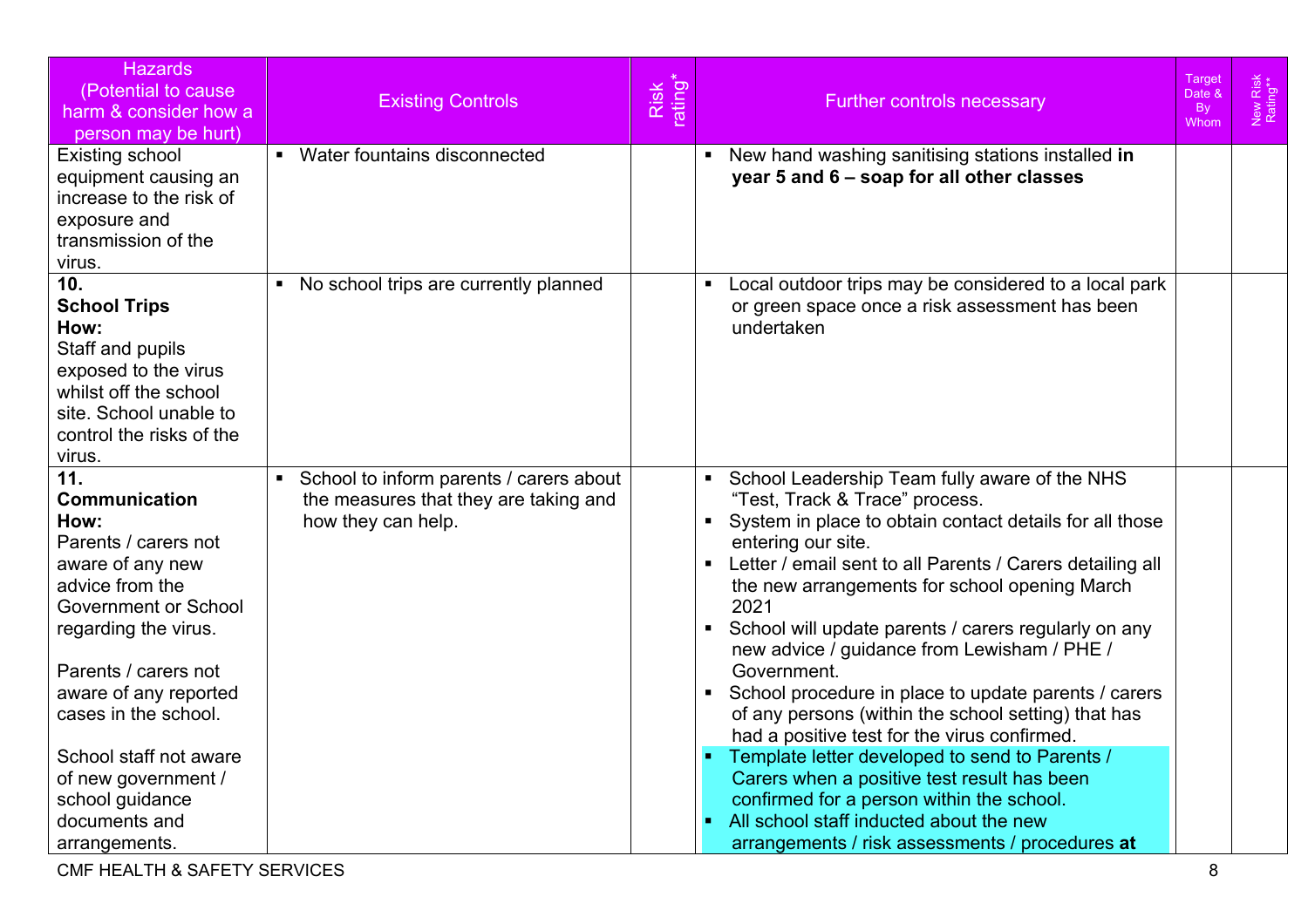| <b>Hazards</b><br>(Potential to cause<br>harm & consider how a<br>person may be hurt)                                                                                                                                                                                                                                                                                                    | <b>Existing Controls</b>                                                                                                                                                                                                                                                                                                                                                                                                                                                                                                                                                                          | Risk<br>rating* | <b>Further controls necessary</b>                                                                                                                                                                                                                                                                                                                                                                                                                                                                                                                                                                                                                                                                                                   | Target<br>Date &<br><b>By</b><br>Whom | New Risk<br>Rating** |
|------------------------------------------------------------------------------------------------------------------------------------------------------------------------------------------------------------------------------------------------------------------------------------------------------------------------------------------------------------------------------------------|---------------------------------------------------------------------------------------------------------------------------------------------------------------------------------------------------------------------------------------------------------------------------------------------------------------------------------------------------------------------------------------------------------------------------------------------------------------------------------------------------------------------------------------------------------------------------------------------------|-----------------|-------------------------------------------------------------------------------------------------------------------------------------------------------------------------------------------------------------------------------------------------------------------------------------------------------------------------------------------------------------------------------------------------------------------------------------------------------------------------------------------------------------------------------------------------------------------------------------------------------------------------------------------------------------------------------------------------------------------------------------|---------------------------------------|----------------------|
| Trade union reps not<br>updated or consulted<br>about any new<br>arrangements for staff<br>in the school<br>Visitors to the school<br>not aware of the<br>School's new<br>arrangements                                                                                                                                                                                                   |                                                                                                                                                                                                                                                                                                                                                                                                                                                                                                                                                                                                   |                 | zoom meetings<br>School staff will be notified immediately by the Head<br>$\blacksquare$<br>Teacher on any changes in Government advice<br>about Corona Virus and any new measures.<br>School will invite Trade Union and Staff Reps to be<br>$\blacksquare$<br>involved in all aspects of the school reopening<br>arrangements including risk assessments and site<br>inspections.<br>Facility time permitted for Trade Union and Staff reps<br>to meet with SLT to discuss any health and safety<br>concerns.<br>All planned visitors to the school will be sent a<br>п<br>guidance document prior to the visit or upon arrival<br>to inform them of all the Schools arrangements and<br>expectations.<br>* See Visitors Guidance |                                       |                      |
| 12.<br><b>First Aid / Intimate</b><br>Care<br>How:<br>No first aid provision.<br>Unable to maintain<br>social distancing whilst<br>undertaking first aid and<br>elements of intimate<br>care. No correct PPE<br>available. Risk of<br>transmission of the virus<br>from passing paperwork<br>about accidents /<br>incidents. Parents /<br>carers unaware of any<br>accidents / incidents | Bubble checklist in each class giving<br>information of the First Aiders / kit.<br>Bubble checklist in each class giving<br>information of any pupils with Intimate<br>Care Plans.<br>• First Aid Procedure in place.<br>Intimate Care Procedure in place.<br>• PPE Policy in place.<br>Adequate amounts of PPE available<br>for school staff.<br>• Premises staff have system in place to<br>replenish stocks of PPE -<br>• Cleaning regime in place - after first<br>aid procedures / intimate care.<br>• Waste procedure in place for the<br>disposal of all clinical / contaminated<br>waste. |                 | Parents / carers now issued with an accident form<br>$\blacksquare$<br>after a pupil has had an accident / injury by a<br>member of staff within the "bubble"<br>See Updated First Aid RA<br>See Updated Infectious Diseases RA<br>See Updated Intimate Care RA                                                                                                                                                                                                                                                                                                                                                                                                                                                                     |                                       |                      |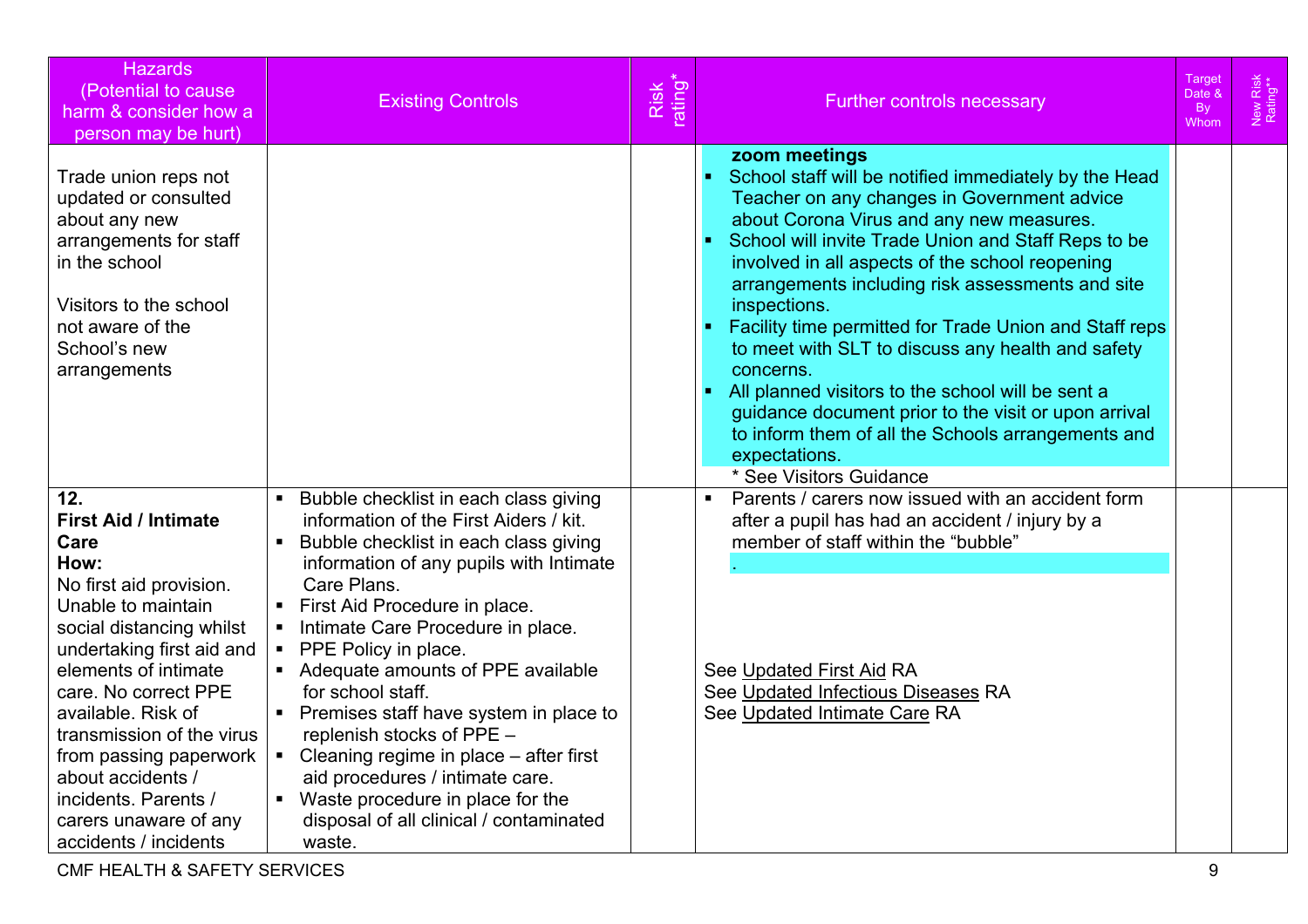| <b>Hazards</b><br>(Potential to cause<br>harm & consider how a<br>person may be hurt)                                                                                                                                                                                                                                                                                      | <b>Existing Controls</b>                                                                                                                                                                                                                                                                                                                                                                                                                                                                                                                                                                                                                                                                                                                 | Risk<br>rating* | <b>Further controls necessary</b>                                                                                                                                                                                                                                                                                                                                                                                                                                                                                                            | <u>Target</u><br>Date &<br>B <sub>V</sub><br>Whom | New Risk<br>Rating** |
|----------------------------------------------------------------------------------------------------------------------------------------------------------------------------------------------------------------------------------------------------------------------------------------------------------------------------------------------------------------------------|------------------------------------------------------------------------------------------------------------------------------------------------------------------------------------------------------------------------------------------------------------------------------------------------------------------------------------------------------------------------------------------------------------------------------------------------------------------------------------------------------------------------------------------------------------------------------------------------------------------------------------------------------------------------------------------------------------------------------------------|-----------------|----------------------------------------------------------------------------------------------------------------------------------------------------------------------------------------------------------------------------------------------------------------------------------------------------------------------------------------------------------------------------------------------------------------------------------------------------------------------------------------------------------------------------------------------|---------------------------------------------------|----------------------|
| 13.<br><b>Medications / Medical</b><br><b>Conditions</b><br>How:<br>No medications on site,<br>out of date medications,<br>medication not<br>available, no<br>authorisation to<br>administer medication,<br>unauthorised access to<br>medications, staff not<br>trained to administer<br>medications.<br>No information available<br>for pupils with medical<br>conditions | Details of all pupils with medications is<br>available on "bubble" checklist<br>including where they are stored.<br><b>Janet Bristow and Kim Varma are</b><br>responsible for ensuring medications<br>are available for pupils and they are in<br>date.<br>Parent / carers to complete an<br>authorisation form to administer<br>medications.<br>A procedure is in place to advise<br>Parents / Carers for replacement<br>medications with sufficient lead time.<br>EHCP plans in place for pupils with<br>medical conditions. - information<br>attached to "Bubble" checklist and all<br>relevant staff made aware of them.<br>All medications stored out of the reach<br>of pupils.<br>Emergency medications stored in<br>medical room |                 | The school may complete an individual risk<br>$\blacksquare$<br>assessment for a pupil that requires medications /<br>medical procedures, or that may increase the risk of<br>staff contracting the virus.<br>Relevant staff trained in administering of<br>$\blacksquare$<br>medications.<br>See Updated Medications RA                                                                                                                                                                                                                     |                                                   |                      |
| 14.<br><b>Fire</b><br>How:<br>Staff /Visitors and pupils<br>unaware of the fire<br>evacuation procedure.<br>Persons from "bubbles"<br>coming into contact with<br>each other during an<br>evacuation.<br>Insufficient fire                                                                                                                                                 | A PEEP (Personal Emergency<br>Evacuation Plan) is in place for any<br>person within the "Bubble" that may<br>need assistance to evacuate during<br>evacuation.<br>Details of any PEEP's will be featured<br>on the "bubble" checklist.<br>• Office staff to brief any visitors about<br>the procedure to follow if the fire alarm<br>is activated and if they may require<br>any assistance to evacuate safely.                                                                                                                                                                                                                                                                                                                          |                 | Any new fire evacuation procedures will be<br>communicated to staff Wednesday 2 <sup>nd</sup> September<br>and Monday 8 <sup>th</sup> March 2021<br>All fire evacuation routes, and fire assembly points<br>are detailed on "Bubble" checklist - which includes<br>identified person responsible for sweeping the<br>$area(s)$ .<br>Office staff to take visitors book with them to the<br>assembly point in a fire evacuation.<br>Premises staff to walk the evacuation routes prior to<br>September opening to ensure the directional fire |                                                   |                      |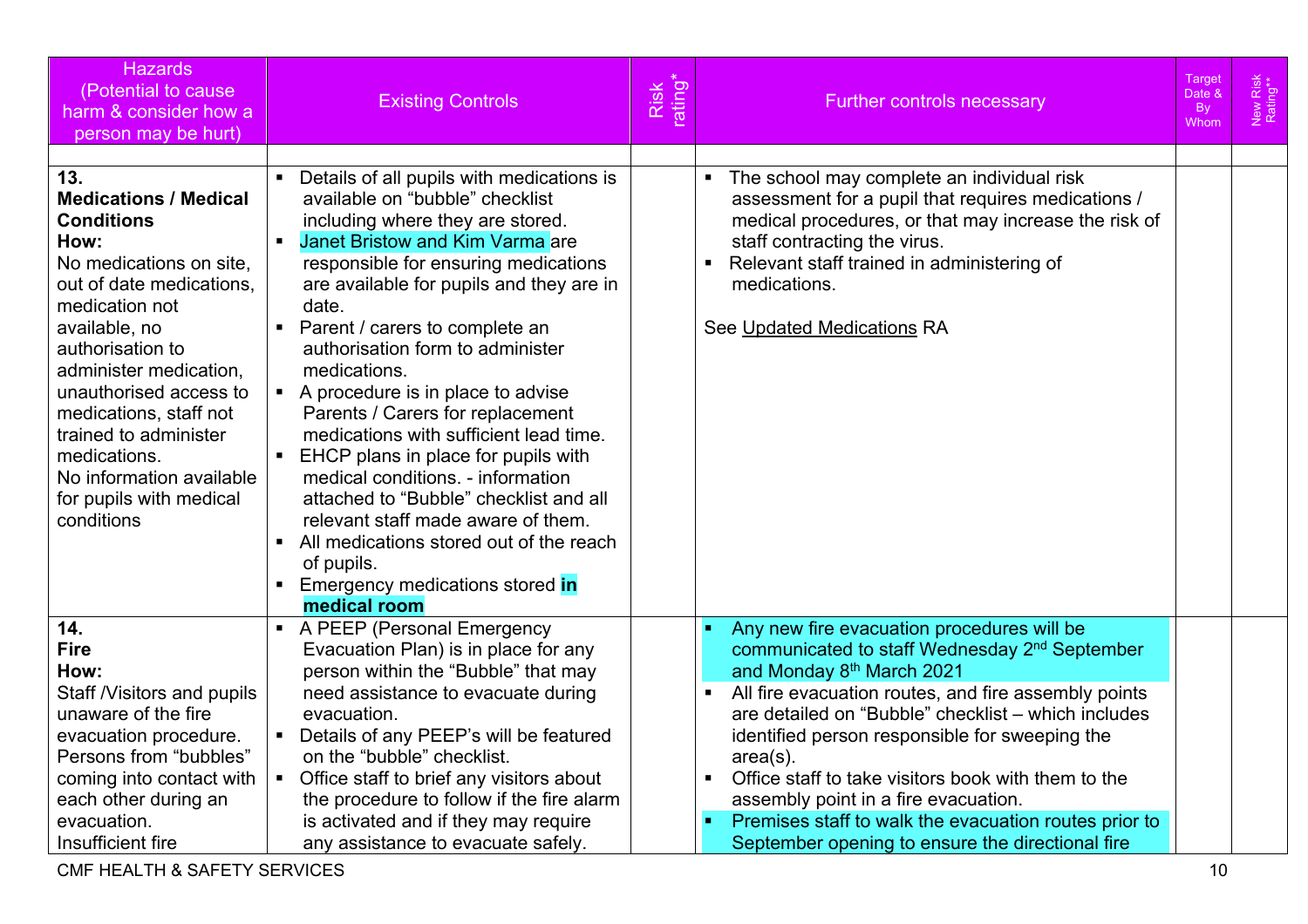| <b>Hazards</b><br>(Potential to cause<br>harm & consider how a<br>person may be hurt)                                                                                                                                                                                                                    | <b>Existing Controls</b>                                                                                                                                                                                                                                                                | Risk<br>rating* | <b>Further controls necessary</b>                                                                                                                                                                                                                                                                                                                                                                            | Target<br>Date &<br><b>By</b><br>Whom | Risk<br>Ing**<br>Vew<br>Rati |
|----------------------------------------------------------------------------------------------------------------------------------------------------------------------------------------------------------------------------------------------------------------------------------------------------------|-----------------------------------------------------------------------------------------------------------------------------------------------------------------------------------------------------------------------------------------------------------------------------------------|-----------------|--------------------------------------------------------------------------------------------------------------------------------------------------------------------------------------------------------------------------------------------------------------------------------------------------------------------------------------------------------------------------------------------------------------|---------------------------------------|------------------------------|
| marshalls on site.<br>No arrangements in<br>place to detail the<br>procedure to follow for<br>any person that needs<br>assistance to evacuate<br>safely.                                                                                                                                                 |                                                                                                                                                                                                                                                                                         |                 | signage is displayed accurately and fire equipment<br>is all in place.<br>Fire drill planned for week 4<br>See Updated Fire Evacuation RA                                                                                                                                                                                                                                                                    |                                       |                              |
| 15.<br><b>Face Coverings /</b><br><b>Masks</b><br>How:<br>No procedure in place<br>for the safe removal,<br>disposal and storage of<br>face coverings and<br>masks.                                                                                                                                      | Staff must wear face coverings in<br>public areas of the school and<br>playground. Visors can be worn<br>when working with children.<br>These to be disposed of in lidded<br>bins.<br><b>PUBLIC HEALTH NOTICE</b><br><b>FACE MASKS PROVIDE BETTER</b><br><b>PROTECTION THAN VISORS.</b> |                 | If a child is wearing a disposable face mask on<br>arrival to school, this must be removed by the child<br>and placed in the classroom lidded bin at start of<br>day<br>• A reusable mask must be placed in a sealed plastic<br>bag in childs possession or taken home by the<br>parent.<br>Instruction to pupils may be required.<br>Staff should be given guidance and instruction at<br>Inset day         |                                       |                              |
| 16.<br><b>SEN</b><br>How:<br>Staff and other pupils at<br>increased risk of<br>exposure to the virus<br>due to pupils with<br>special educational<br>needs unable to social<br>distance.<br>SEN pupil unable to<br>maintain good<br>respiratory hygiene<br>(spitting / biting /<br>produce excess saliva | • PPE is available for all staff that work<br>with children that are unable to<br>maintain social distance or increased<br>risk of exposure to the virus.<br>• Plastic screen is also available.<br>A risk assessment will be undertaken<br>for specific pupils when necessary.         |                 | A risk assessment may be undertaken of staff<br>$\blacksquare$<br>working with SEN pupils, when there is an increased<br>risk of contracting the virus.<br>• Staff advised to only work in very close proximity if<br>absolutely necessary and wear the appropriate PPE.<br>Increased cleaning and sanitising regime may be<br>$\blacksquare$<br>implemented if surfaces / resources become<br>contaminated. |                                       |                              |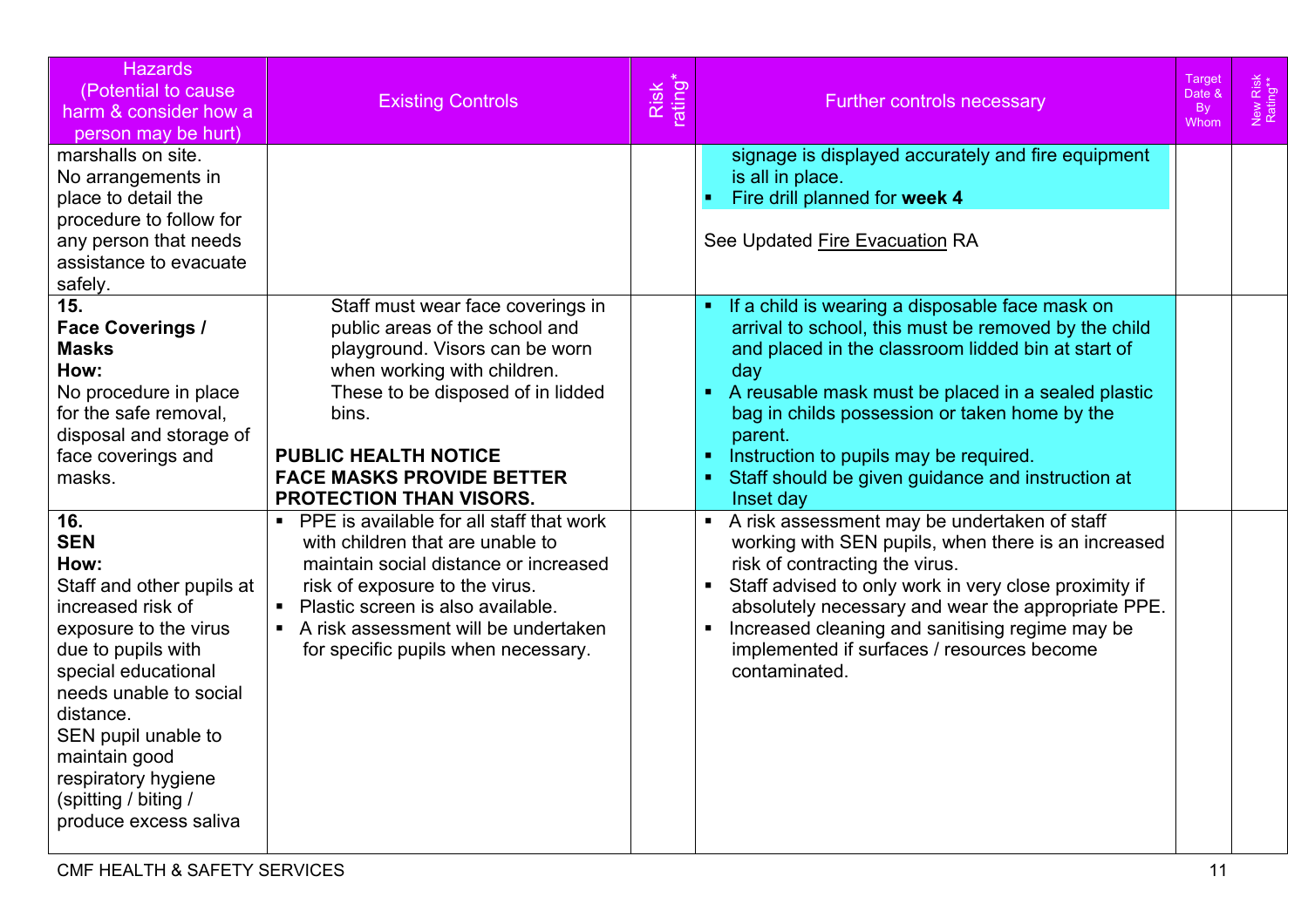| <b>Hazards</b><br>(Potential to cause<br>harm & consider how a<br>person may be hurt)                                                                                                                                                                                               | <b>Existing Controls</b>                                                                                                                                                                                                                                                                                                                                 | Risk<br>ating | <b>Further controls necessary</b>                                                                                                                                                                                                                                                                                                                                                                 | Target<br>Date &<br><b>By</b><br>Whom | New Risk<br>Rating** |
|-------------------------------------------------------------------------------------------------------------------------------------------------------------------------------------------------------------------------------------------------------------------------------------|----------------------------------------------------------------------------------------------------------------------------------------------------------------------------------------------------------------------------------------------------------------------------------------------------------------------------------------------------------|---------------|---------------------------------------------------------------------------------------------------------------------------------------------------------------------------------------------------------------------------------------------------------------------------------------------------------------------------------------------------------------------------------------------------|---------------------------------------|----------------------|
| 17.<br><b>Behaviour</b><br>How:<br>Increased incidence of<br>poor behaviour due to<br>new rules, lack of<br>routines and lack of<br>attendance.                                                                                                                                     | <b>.Behaviour Policy updated with</b><br>sanctions for those children who<br>break COVID rules.                                                                                                                                                                                                                                                          |               | Risk assessments may be undertaken for specific<br>$\blacksquare$<br>pupils.<br>All staff reminded to report any incidents of violence<br>$\blacksquare$<br>and aggression - and if required an accident /<br>incident form completed.                                                                                                                                                            |                                       |                      |
| 18.<br><b>Furniture/ Resources</b><br>How:<br>Resources / furniture<br>and equipment not age /<br>size / appropriate<br>causing lack of<br>understanding / injury /<br>harm.<br>Equipment not sanitised<br>or shared by different<br>"bubbles" at risk of<br>transmitting the virus | • Staff to ensure strict supervision when<br>introducing any new equipment or<br>resources.<br>• All equipment / resources will be age /<br>maturity appropriate and included in<br>an activity risk assessment.<br>• All soft furnishings / toys removed from<br>class.                                                                                 |               | All equipment / resources can now be shared by<br>$\blacksquare$<br>children and adults in the "Bubble" and cleaned as<br>part of the routine cleaning regime.<br>$\blacksquare$<br>All equipment / resources shared with other<br>"bubbles" such as science / art / sports will be<br>cleaned and sanitised after use or rotated and left<br>unused (and out of reach) for a period of 72 hours. |                                       |                      |
| 19.<br><b>Outside Play</b><br><b>Equipment</b><br>How:<br>External play equipment<br>not age / size /<br>appropriate causing<br>lack of understanding /<br>injury / harm.<br>Equipment damaged /<br>not safe to use.<br>Equipment not sanitised                                     | • All external play equipment will be risk<br>assessed to ensure it is age / maturity<br>appropriate.<br>• All play on external equipment will be<br>supervised by school staff.<br>• All external play equipment is visually<br>inspected by Premises staff monthly.<br>An annual inspection and service is<br>undertaken by a competent<br>contractor. |               | Outside play equipment sanitised as part of the<br>$\blacksquare$<br>general cleaning regime (as long as only used by<br>pupils within the "bubble")<br>Outside resources washed in water tray with<br>$\blacksquare$<br>sterilising solution and can be left to dry overnight.                                                                                                                   |                                       |                      |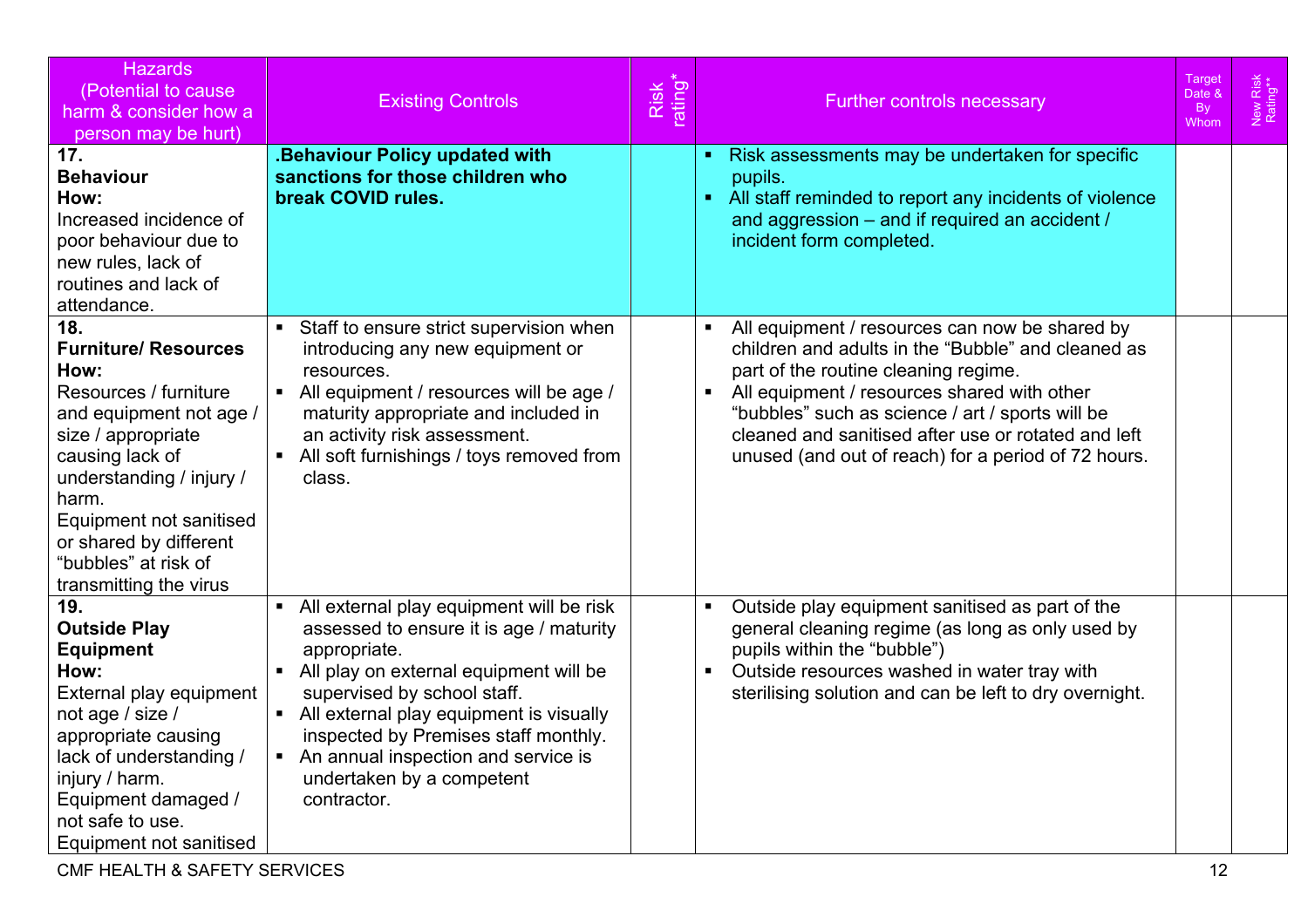| <b>Hazards</b><br>(Potential to cause<br>harm & consider how a<br>person may be hurt)                                                                                                                                                                                            | <b>Existing Controls</b>                                                                  | Risk<br>rating' | <b>Further controls necessary</b>                                                                                                                                                                                                                                                                                                                                                                                                                                                                                                                                       | Target<br>Date &<br><b>By</b><br>Whom | New Risk<br>Rating** |
|----------------------------------------------------------------------------------------------------------------------------------------------------------------------------------------------------------------------------------------------------------------------------------|-------------------------------------------------------------------------------------------|-----------------|-------------------------------------------------------------------------------------------------------------------------------------------------------------------------------------------------------------------------------------------------------------------------------------------------------------------------------------------------------------------------------------------------------------------------------------------------------------------------------------------------------------------------------------------------------------------------|---------------------------------------|----------------------|
| or shared by different<br>"bubbles" at risk of<br>transmitting the virus.                                                                                                                                                                                                        |                                                                                           |                 |                                                                                                                                                                                                                                                                                                                                                                                                                                                                                                                                                                         |                                       |                      |
| 20.<br><b>PE</b><br>How:<br>Exposure to the virus<br>due to equipment not<br>sanitised after another<br>"bubble". Exposure to<br>the virus from playing<br>contact sports.<br>Increased risk of<br>exposure to the virus<br>during indoor activities.                            | <b>None</b>                                                                               |                 | Sports and activities undertaken outside when<br>possible.<br>No contact sport timetabled.<br>$\blacksquare$<br>Equipment cleaned and sanitised between<br>"bubbles".<br>A selection of PE equipment assigned to each<br>$\blacksquare$<br>"bubble"<br>Pupils to wash hands after PE lesson.<br>$\blacksquare$<br>Teacher to demonstrate activity and then remotely<br>supervise the pupils.<br>Equipment spaced out to enhance distancing around<br>the pupils and staff.<br>Changing for PE will be completed within bubble<br>Years 5 and 6 only to separate gender. |                                       |                      |
| 21.<br><b>Transport - School</b><br>How:<br>Exposure to the virus<br>due to lack of social<br>distancing between<br>transport staff and<br>pupils.<br>Inadequate space<br>between seats.<br>Inadequate cleaning<br>and sanitising. Pupils<br>from different "bubbles"<br>mixing. | None                                                                                      |                 | Pupils to sit near other members of their "bubbles"<br>$\blacksquare$<br>where possible.<br>Space to be left between seats to ensure social<br>distancing.<br>Hand sanitiser applied to pupils on boarding and<br>disembarking from the transport.<br>Additional cleaning of the vehicles will be undertaken<br>(if they are a school vehicle $-$                                                                                                                                                                                                                       |                                       |                      |
| 22.<br><b>School Estate</b>                                                                                                                                                                                                                                                      | • All visual fire / water / gas / electric / lift<br>checks undertaken by premises staff. |                 | Statutory maintenance check undertaken by<br>Premises staff March 2021 - prior to opening and                                                                                                                                                                                                                                                                                                                                                                                                                                                                           |                                       |                      |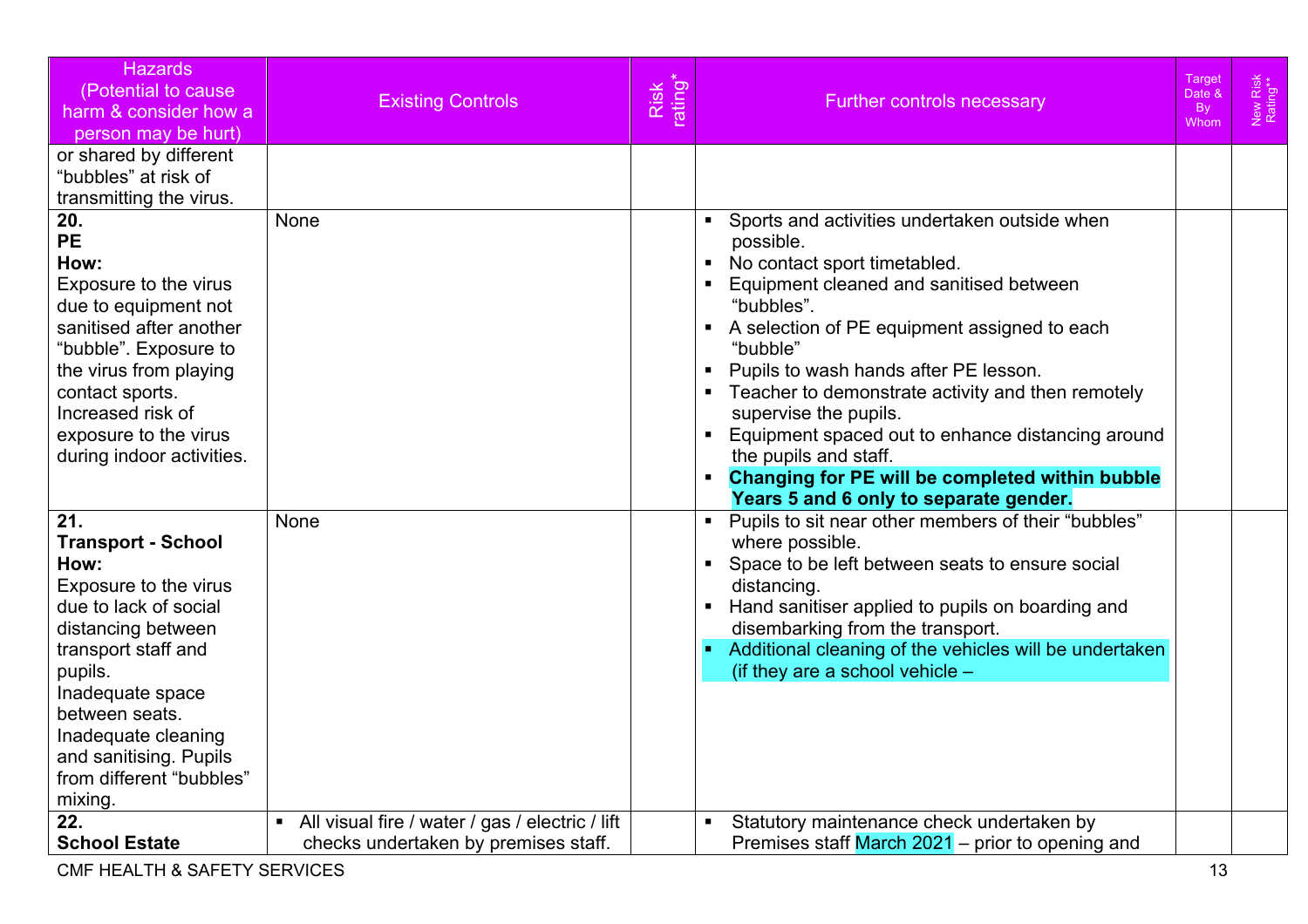| <b>Hazards</b><br>(Potential to cause<br>harm & consider how a<br>person may be hurt)                                                                                                                         | <b>Existing Controls</b>                                                                                                                                         | Risk<br>rating* | Target<br>New Risk<br>Rating**<br>Date &<br><b>Further controls necessary</b><br>By<br>Whom                                                                                                                                                                                                                                                                                                                                                                     |
|---------------------------------------------------------------------------------------------------------------------------------------------------------------------------------------------------------------|------------------------------------------------------------------------------------------------------------------------------------------------------------------|-----------------|-----------------------------------------------------------------------------------------------------------------------------------------------------------------------------------------------------------------------------------------------------------------------------------------------------------------------------------------------------------------------------------------------------------------------------------------------------------------|
| How:<br>School not safe to<br>reopen. Building checks<br>not undertaken, Water<br>stagnation due to low<br>occupancy – risk of<br>legionella. No site<br>inspection undertaken<br>to identify hazards.<br>23. | None                                                                                                                                                             |                 | mandatory service and maintenance visits from<br>contractors undertaken - when due (see statutory<br>maintenance checklist)<br>Full site inspection undertaken by Premises / SLT /<br>$\blacksquare$<br>Governor / Trade Union Rep - once roof works are<br>completed.<br>All water outlets flushed regularly, and records<br>maintained.<br><b>WATER SAMPLES UNDERTAKEN DATE</b><br>NEEDED- results with Facilities Manager<br>All doors and windows kept open |
| <b>Ventilation</b><br>How:<br>Poor ventilation /<br>circulation increasing<br>the risk of spreading the<br>virus                                                                                              |                                                                                                                                                                  |                 | Desk and ceiling fans can now be used as long as<br>the area is well ventilated.<br>No air conditioning to be used.<br>$\blacksquare$                                                                                                                                                                                                                                                                                                                           |
| 24.<br><b>Staff Meetings</b><br>How:<br>Staff at risk at<br>transmitting or exposure<br>to the virus due to lack<br>of social distancing,<br>sharing resources,<br>touching a<br>contaminated surface.        | None                                                                                                                                                             |                 | Meetings will be via zoom.<br>Smaller groups will be considered where appropriate<br>but meeting time will be limited.<br>Meetings with Parents / Carers only permitted if they<br>are of an urgent matter. (indoor)<br>Room to be arranged to ensure social distancing.<br>Visitor guidance sent to Parent / Carer prior to<br>meeting.                                                                                                                        |
| 25.<br><b>Personal Protective</b><br><b>Equipment (PPE)</b><br>How:<br>Risk of contracting the                                                                                                                | • PPE available in classrooms (for first<br>aid and intimate care).<br>PPE sourced and stocked by<br><b>Facilities Manager</b><br>Procedure in place for a pupil |                 | All school staff issued with guidance on the wearing<br>$\blacksquare$<br>and removal of PPE.<br>All PPE purchased in accordance with PHE<br>$\blacksquare$<br>https://www.gov.uk/government/publications/coronavirus-<br>covid-19-implementing-protective-measures-in-education-                                                                                                                                                                               |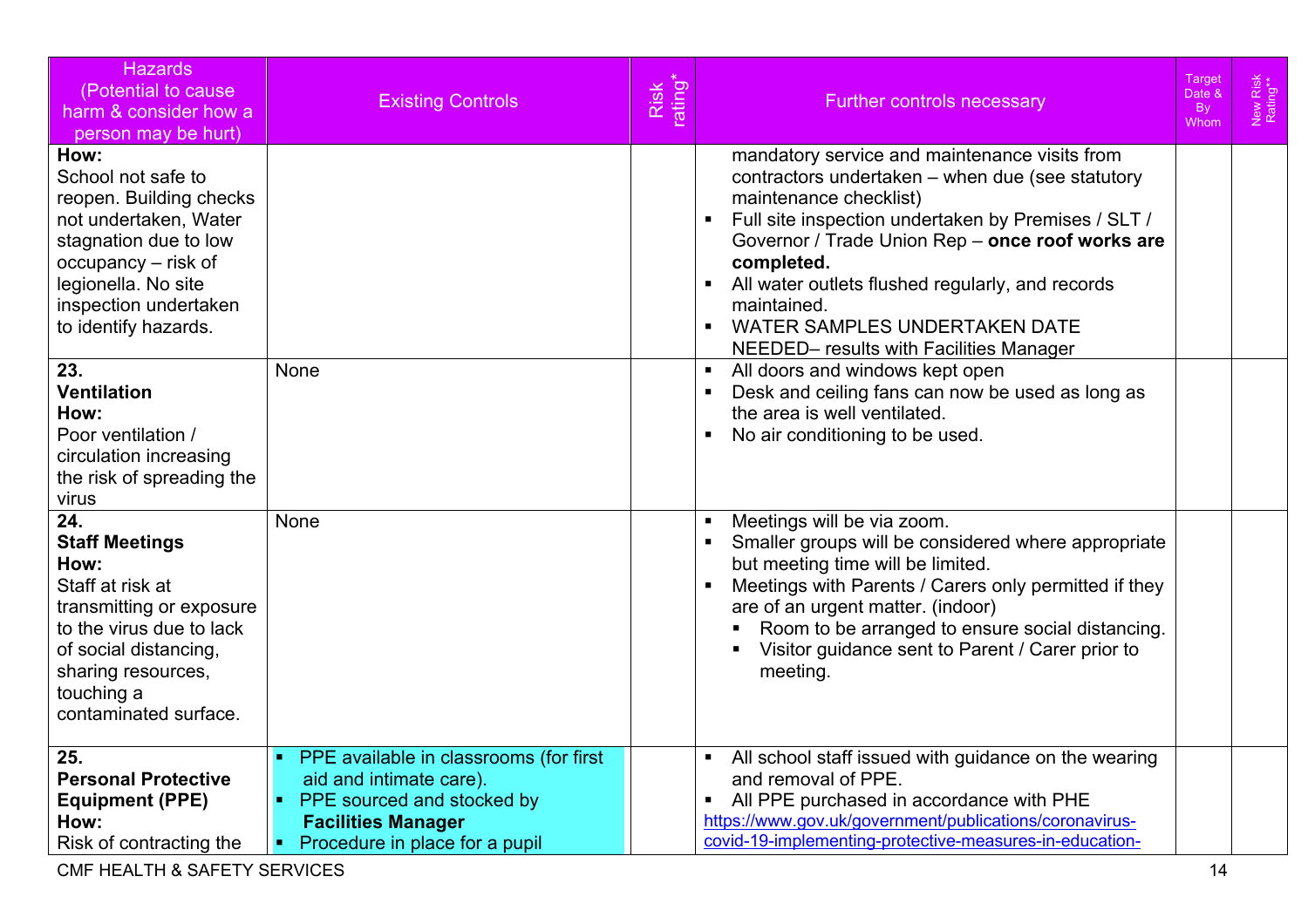| <b>Hazards</b><br>(Potential to cause)<br>harm & consider how a<br>person may be hurt)                                                                                                                                                                                               | <b>Existing Controls</b>                                                                                                                                                                                                                  | Risk<br>rating* | <b>Further controls necessary</b>                                                                                                                   | Target<br>Date &<br><b>By</b><br>Whom | New Risk<br>Rating** |
|--------------------------------------------------------------------------------------------------------------------------------------------------------------------------------------------------------------------------------------------------------------------------------------|-------------------------------------------------------------------------------------------------------------------------------------------------------------------------------------------------------------------------------------------|-----------------|-----------------------------------------------------------------------------------------------------------------------------------------------------|---------------------------------------|----------------------|
| virus due to incorrect<br>use of PPE, incorrect<br>removal of PPE,<br>inadequate amounts of<br>PPE available, not<br>correct standard of PPE                                                                                                                                         | displaying symptoms of the virus and<br>the staff aware of the location of the<br>Emergency PPE to wear.<br>• Staff at the main gate to wear PPE if<br>they feel anxious and at risk from<br>parents / carers not socially<br>distancing. |                 | and-childcare-settings/coronavirus-covid-19-implementing-<br>protective-measures-in-education-and-childcare-settings                                |                                       |                      |
| 26.<br><b>Working from Home</b><br>How:<br>Incorrectly set up<br>workstation, fire,<br>manual handling, trip,<br>environmental, lone<br>working, stress hazards<br>to the individual.                                                                                                | See Work at Home RA<br>Staff issued with guidance to set up<br>workstation correctly<br>• See Lone Working RA                                                                                                                             |                 | All staff in school as HT has not been contacted by<br>$\blacksquare$<br>any member of staff who states they have a letter to<br>shield.            |                                       |                      |
| 27.<br><b>Lettings</b><br>How:<br>Persons attending<br>lettings introduce the<br>virus to the school.<br>Area of letting not<br>sanitised after use.<br>Risk of transmitting the<br>virus due to lack of<br>social distancing. No<br>clear guidance given to<br>users of the school. | Lettings during the spring term will only<br>be allowed to known individuals and<br>only after school business has closed<br>and a COVID risk assessment<br>completed and approved.                                                       |                 | Lettings will be risk assessed on an individual basis<br>$\blacksquare$<br>and clear guidance and information to the hirer will<br>be communicated. |                                       |                      |
| <b>Wrap Around Care</b><br>How:<br>Pupils and staff<br>contracting the virus                                                                                                                                                                                                         | Will commence again March 8th 2021                                                                                                                                                                                                        |                 | See Wrap Around Care RA<br>$\blacksquare$                                                                                                           |                                       |                      |